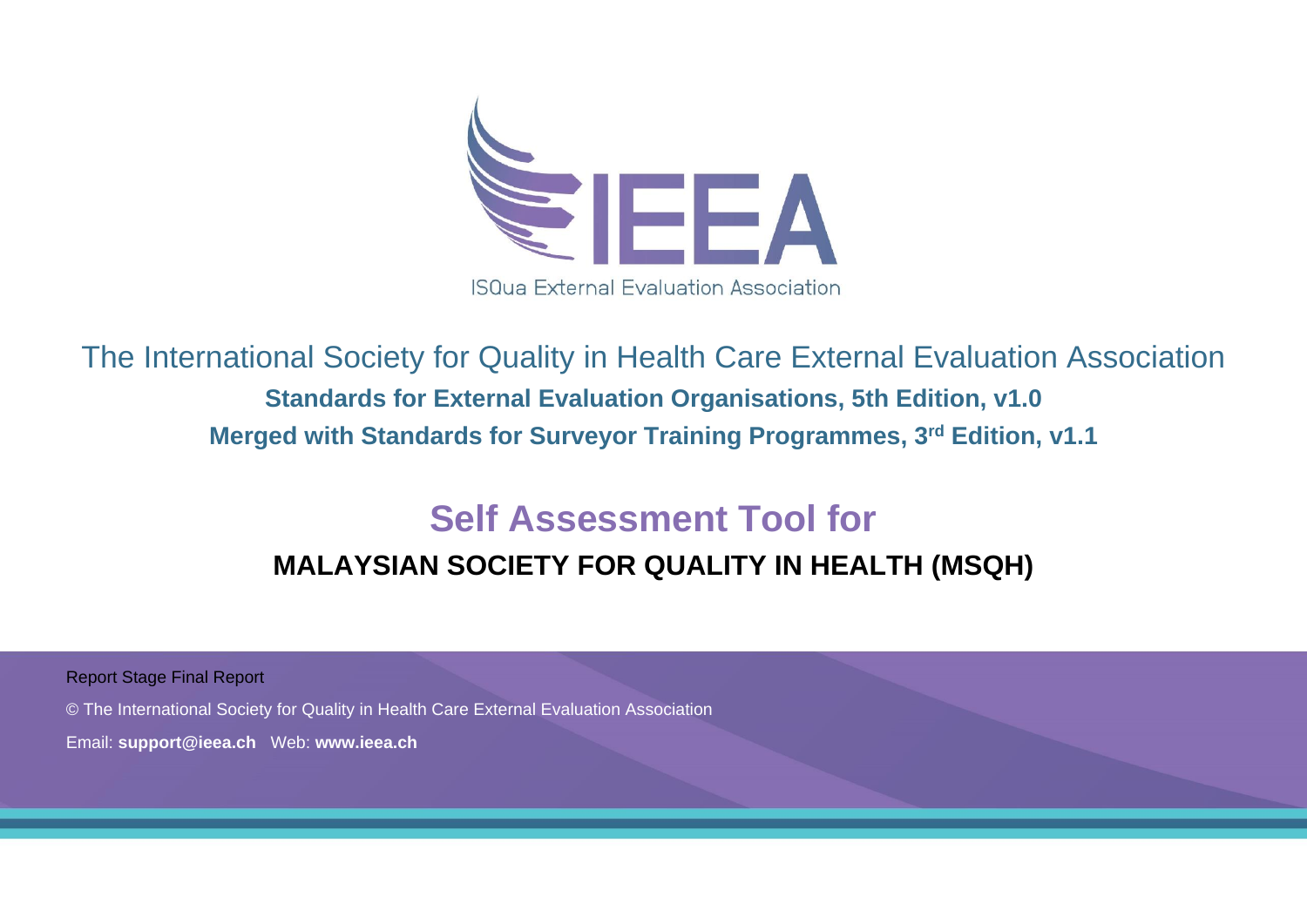#### **Introduction**

The International Society for Quality in Health Care External Evaluation Association (ISQua External Evaluation Association) accreditation survey of the Malaysian Society for Quality in Health (MSQH) was conducted virtually from 28th September to 2nd October 2020.

This is the third occasion on which both the organisation and the Surveyor Training Programme have been assessed by the ISQua External Evaluation Association.

#### **Survey Methodology**

The survey team was Edward Chappy, Team Leader (Cambodia), Tricia Dore (New Zealand), and Gary Smith (Australia). The survey was conducted virtually, and no surveyors were present on-site at the organisation in Malaysia. During the week, the IEEA surveyors had the opportunity to meet virtually and have discussions with clients, staff, Committee (Board) members, surveyors, and stakeholders. Extensive documented evidence of compliance was provided both before and during the survey. All the activities have been beneficial in supporting the findings in evaluating the organisation's compliance with the ISQua External Evaluation Association Standards for External Evaluation Organisation, 5<sup>th</sup> Edition, and the Standards for Surveyor Training Programmes, 3rd Edition.

The survey team would like to take this opportunity to thank all members of the Malaysian Society for Quality in Healthcare (MSQH) for the completion of the self-assessment, for agreeing to take part in this survey virtually, and for the efforts all individuals contributed to the survey process. The survey team would like to extend a special thank you to Heather Wilson and Jan Mackereth-Hill, ISQua EEA Accreditation Managers, and the IT staff at MSQH for their technical support, which contributed immensely to making the first ISQua EEA virtual survey a success.

#### **Summary**

There were no recommendations from the previous IEEA survey; however, MSQH responded to the opportunities for improvement offered in the last survey. By doing so, the organisation successfully demonstrated its commitment to the external review process by providing evidence of their commitment to improvement.

MSQH is going through a transition phase with the recent appointment of a new CEO and the completion of their four-year strategic plan – 2016 to 2020. These changes will offer MSQH challenges and the opportunity to move to a new level of excellence.

The strengths of the organisation are considerable. MSQH started in 1997, and in the 23 years of its existence, it has grown from a small organisation staffed by two staff to an organisation now with 25 staff. MSQH has grown to be a well-organised, well-governed, and managed organisation and a major player in improving the quality and safety of healthcare services in Malaysia.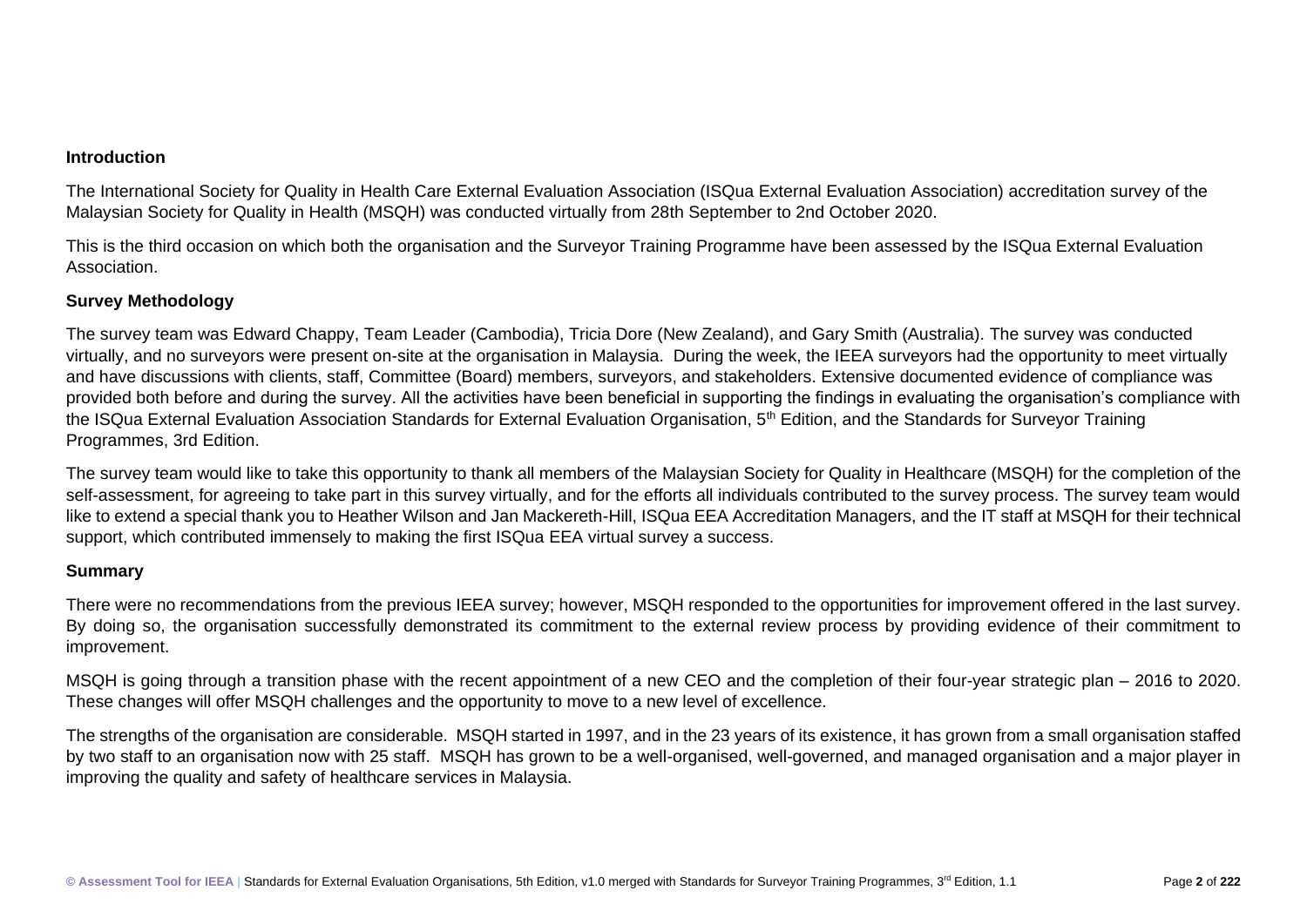MSQH has many strengths, including strong leadership from the Committee (Board), CEO and management team, and a dedicated, loyal, and competent staff. MSQH is a well-respected organisation and known for improving quality and patient safety in Malaysia. Additional strengths and some challenges are listed in the summation of the standards that follow.

#### **Standard 1 – Governance**

MSQH is responsibly governed to meet the mission, vision, purpose, and goals of the organisation. It is a legal entity in Malaysia, established in 1997. The Constitution of MSQH states the vision, mission, values, and goals of the organisation. The vision, mission, and values are posted on the website, taught in the orientation of new Committee members, new staff, surveyor, and councillor training, and communicated on promotional material. MSQH has addressed social responsibility through its strategic plan and involvement in promoting environmental issues and healthcare quality and safety. Ethical issues are addressed through the Ethics and Complaints Committee. The accreditation decision is objectively made with systems and processes in place to ensure no conflict of interest. MSQH does not provide consultation to facilities, and MSQH staff who orientate facilities to the standards are not allowed to participate in surveying the organisation. A system to maintain the confidentiality of information is in place. All Committee members, staff, surveyors, and councillors sign a code of conduct statements. The governance structure and roles and responsibilities of the Committee (Board) and management of MSQH are defined in the Constitution, including the responsibility for budgetary matters to sustain the Society. The CEO orients new Committee (Board) members to the Constitution and their roles and responsibilities. The Strategic Plan contains indicators related to the five Goals stated in the Constitution, but there are no specific indicators related to governance functioning or a way to determine if the governance function is improving over time.

#### **Standard 2 – Strategic, Operational, and Financial Management**

MSQH is effectively managed to meet its strategic, operational, and financial objectives. The Committee (Board) is guided by the Constitution and delegates to the CEO and management team the operational responsibility to ensure the organisation's smooth management. Key performance indicators are determined for the CEO. The CEO is annually evaluated against the KPIs by the President of the Committee. An organisational structure defines reporting relationships and job descriptions that clarify management and staff's roles and responsibilities. MSQH does not outsource services but does contract services, including IT and equipment maintenance. There is a purchasing policy that ensures the process meets the ISQua EEA criteria. MSQH has a strategic plan and a business plan in place of an annual operational plan. There are processes in place for financial planning and budgeting, tracking income and expenses, monitoring financial activity, and generating financial reports. Systems for asset control are in place, and the strategic plan is monitored based on KPIs.

#### **Standard 3 – Risk Management and Quality Improvement**

There is a very well detailed and developed Risk Management Plan in place, with a very comprehensive set of policies and procedures to support this plan. The Strategic Plan identifies the risk priorities for both internal and external risks. Comprehensive strategies to manage the current COVID-19 have been identified, and risk minimisation strategies are implemented. There is a defined reporting process for current risks identified up to the Committee by the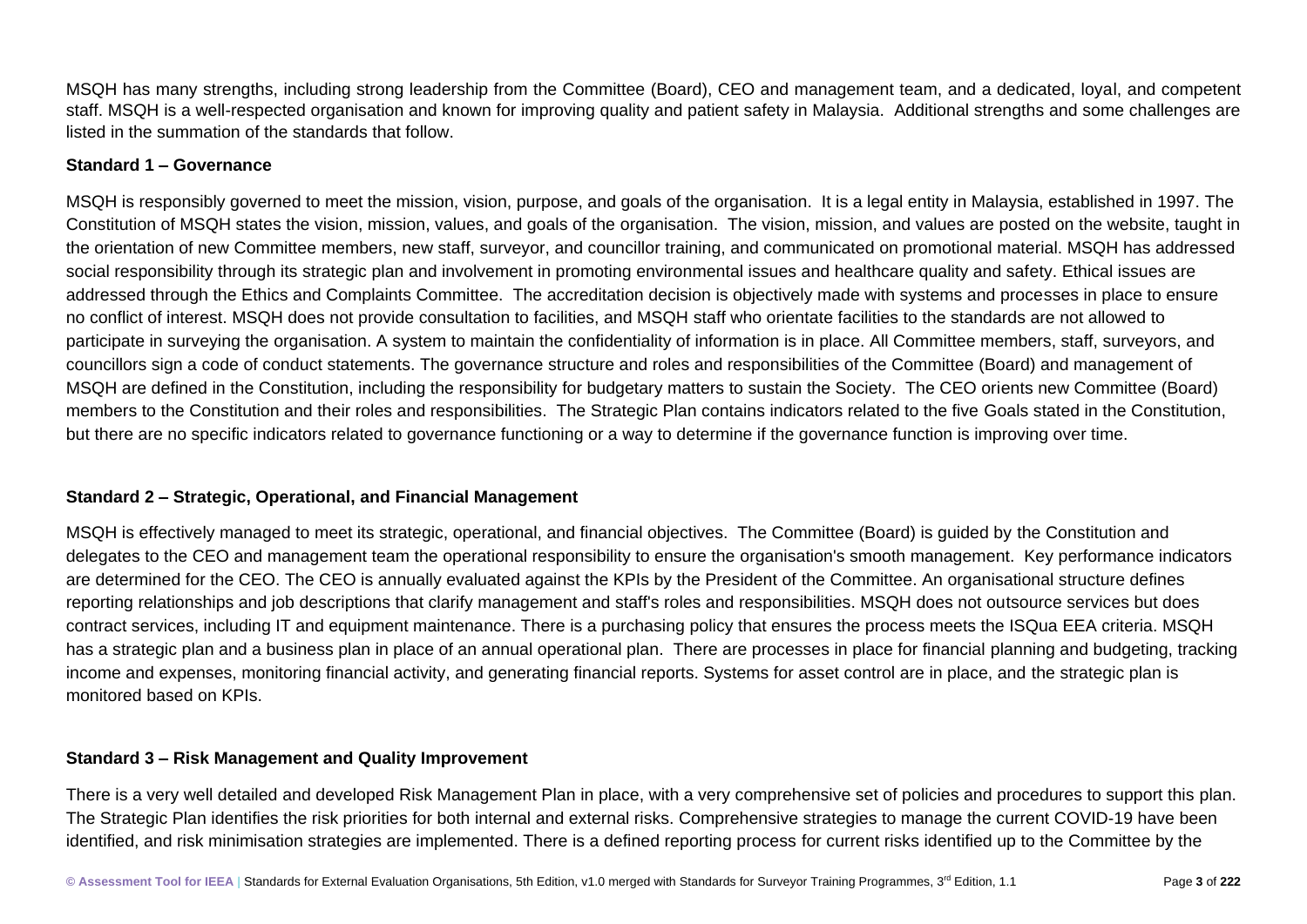CEO each quarter. However, there requires to be more of a robust process in place to identify risks that the organisation faces both internally and externally. Also, there is a Quality Improvement Plan which emanates from the Strategic Plan, but there are limited specific quality indicators identified.

#### **Standard 4 -Human Resource Management**

MSQH has an excellent set of human resource documented policies and procedures that are adhered to by the organisation. There is an excellent staff orientation programme in place and defined education and training programmes to suit the specific needs of the employee and their job role, either by selfidentification or by the staff appraisal process. Staff personnel records are well managed and kept current. However, the overall human resource practice could be improved by introducing a human resource management plan, bringing together all the well-developed information that the organisation has in place.

#### **Standard 5 – Information Management**

The organisation has a robust system in place to manage the information technology of the business. There is a very good reporting mechanism in place, reporting on the performance of the computer network. There is a very robust and well-documented Disaster Recovery Plan in place. The organisation has IT arrangements with an external provider under a management contract to provide "managed services" that support data integrity. There is internal software that supports the business objectives of the organisation. There is a detailed Information Management Plan in place linked to the Strategic Plan and is funded accordingly.

#### **Standard 6 – Surveyor Management**

MSQH has effective processes to manage surveyors. There is a robust process in place for recruitment and selection of surveyors. There is a defined set of competencies, attributes, and attitudes that MSQH uses to attract and select suitable candidates, focusing on shoulder tapping people recommended by senior managers in hospitals and in advertising widely for applicants. A training programme includes face-to-face training, survey observations, selfreflection, and completion of assessments at specific points in the programme. Risks are considered when developing the programme and through ongoing feedback and discussion. The training programme includes recognising desired competencies and attitudes, including a focus on surveyors portraying professionalism, skills, and knowledge that allows MSQH to be recognised in the country for how organisations have continued to improve over the years. MSQH evaluates the recruitment, selection, training, and assessment process. Legal and ethical principles underpin training. Surveyors interviewed were highly satisfied and complimentary of the training programme provided.

#### **Standard 7 – Survey and Client Management**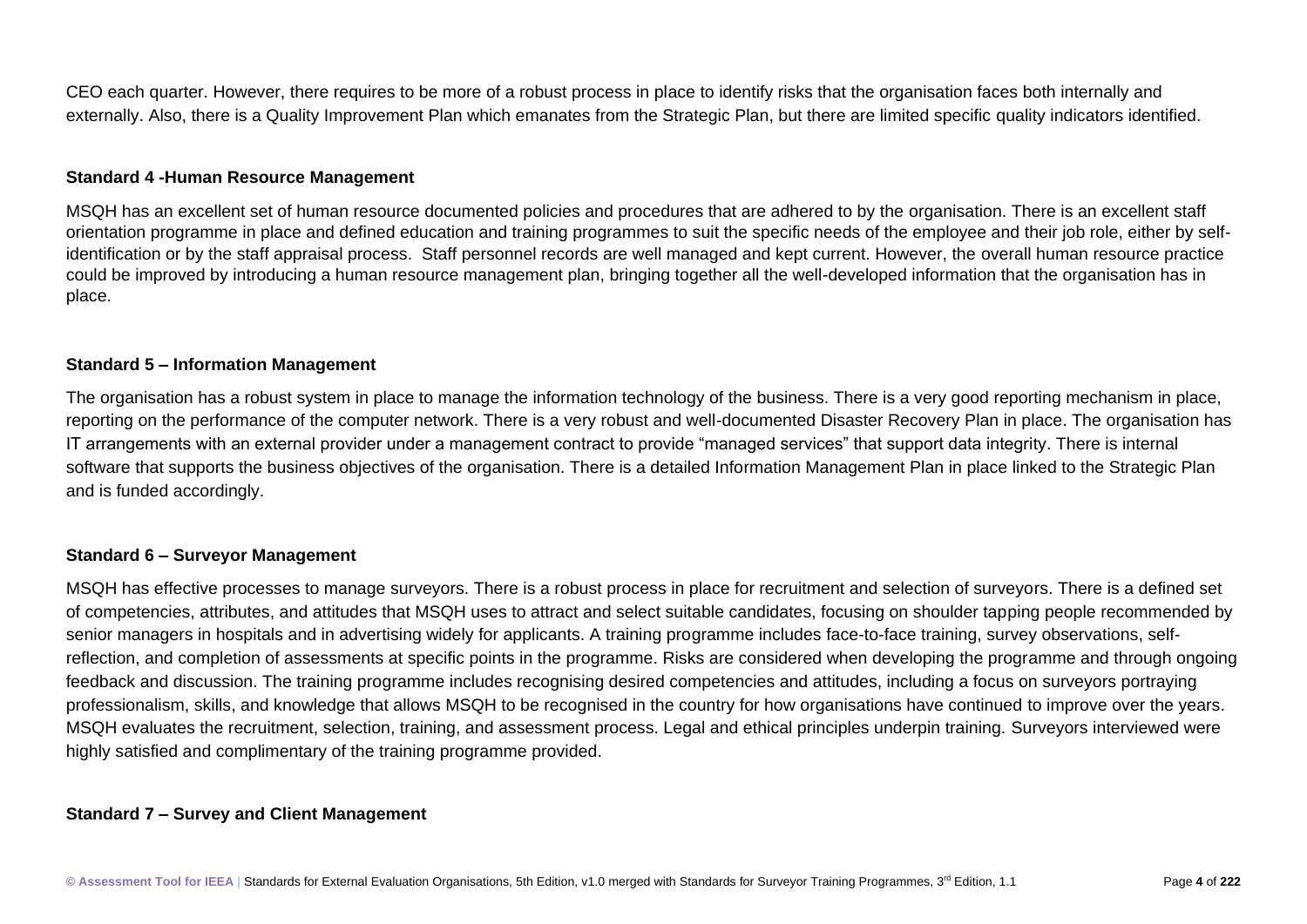The MSQH accreditation programme is held up in high esteem by surveyors and organisations in Malaysia, as evidenced through interviews with surveyors (who also work in hospitals surveyed) and representatives of hospitals surveyed (private and public). MSQH has focused on improving standards and quality of care in healthcare and is to be commended for the lead it has taken in this. The organisational culture of MSQH and the external links and sound relationships allows for it to receive feedback from its clients in different ways and times during the accreditation process and on the impact, it is making in Malaysia. The external evaluation programmes provided by the organisation are developed in response to identified needs. Clients are provided with information around the accreditation process with training provided by MSQH so that the client is able to interpret the standards. A gap analysis may be completed if required to establish readiness for a survey. Conflict of interest and impartiality is assured. There is a planned and well evaluated accreditation process that ensures that the survey is conducted and reviewed in a consistent and transparent manner. Relationships with the client are strengthened by MSQH with assurance that they are involved in all aspects of the process.

#### **Standard 8 – Accreditation and Certification Awards**

MSQH has processes in place for awarding and maintaining accreditation that are objective and consistently implemented. There is a two-tiered system for determining the accreditation award including the recommendation from the survey team and a review by a panel of councillors who evaluate the survey findings individually and assign a value based on predetermined criteria. The award certificate contains the name and duration of the accreditation award. There is an appeals process if the facility does not agree with the award and systems in place to monitor the consistency of the award based on criteria. Monitoring compliance with the standards and responding to complaints against the MSQH accredited facility are addressed in policies and procedures. There is a policy on the proper use of the MSQH accreditation certificate and logo. The public has access through the MSQH website to information about which facilities are accredited. The data from surveys is protected and disposed of according to policy. However, MSQH should determine and track indicators to improve the accreditation and certification award processes.

#### **Exceptional Performance**

MSQH has evolved into a well-managed, efficient, people-centred organisation that is respected by clients and other stakeholders as the trusted healthcare accreditation organisation in Malaysia. The staff, clients, and surveyors have all expressed their strong support and loyalty to MSQH management and the mission and vision of the organisation. MSQHs response to the COVID-19 pandemic is commendable. MSQH stopped all surveys losing revenue but did not lay off staff and continued to work from home keeping the organisation visible within the health sector. MSQH is commended for having a code of Ethics that is comprehensive and thorough in addressing ethical issues. There is a clear procedure of how ethical issues will be addressed in the organisation through the actions of the Ethical Committee. Also, MSQH is commended for the depth of review to assess intra and inter surveyor reliability.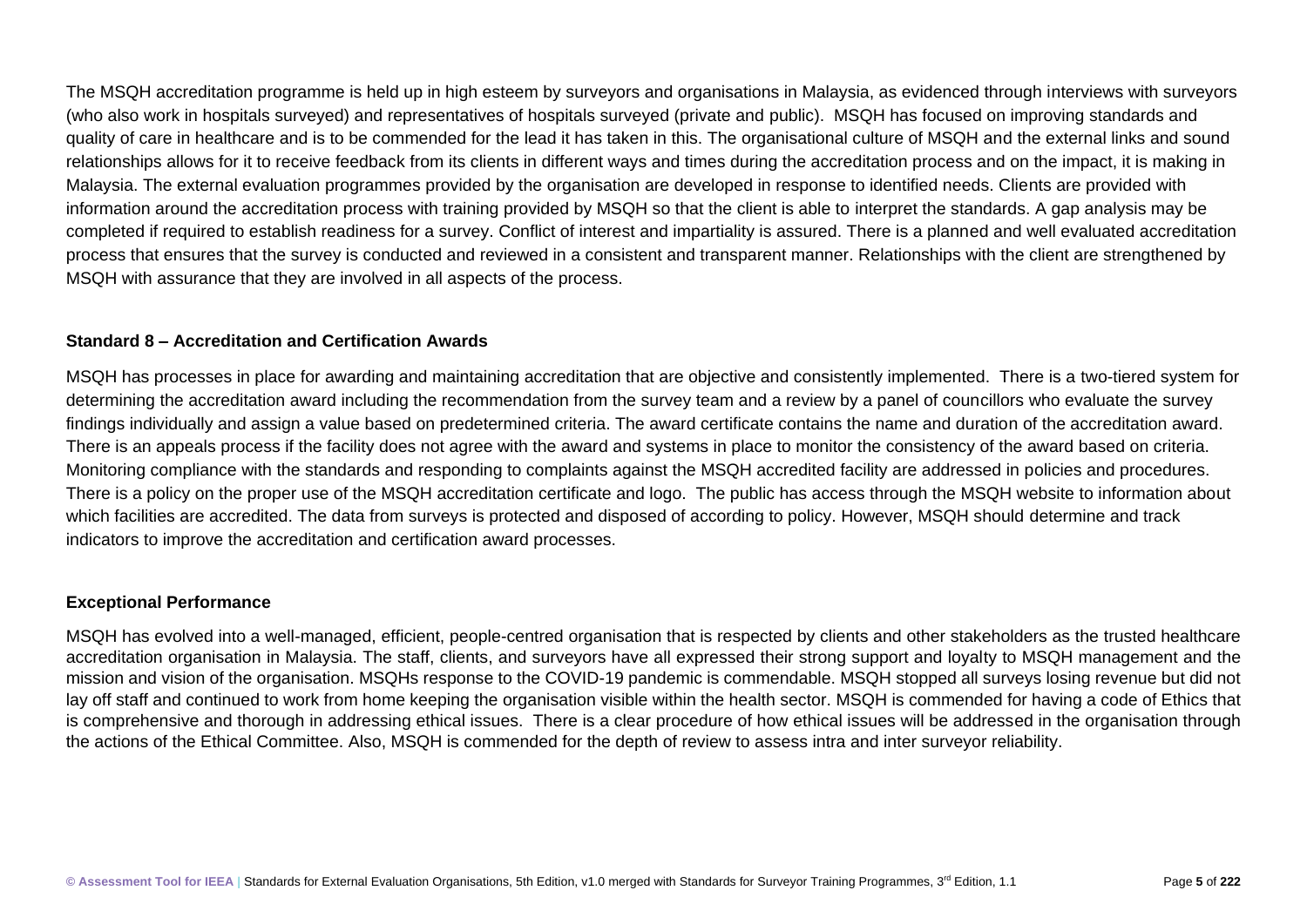### **Survey: MSQH Organisation & STP STP (shaded red criteria below) Overall Score: 95/96 = 99% Standard 6 Overall Score 99/100 = 99%**

**Organisation and STP Overall Score: 420/432 = 97%**

| Std1              | <b>Self</b>      | <b>Survey</b>  | Std <sub>2</sub> | <b>Self</b>    | <b>Survey</b>  | Std3           | Self           | <b>Surve</b>   | Std4              | Self              | <b>Surv</b>    | Std <sub>5</sub> | Self           | <b>Survey</b>  | Std6              | Self           | Survey         | Std7              | <b>Self</b>    | <b>Surve</b>   | Std 8          | Self           | Survey         |
|-------------------|------------------|----------------|------------------|----------------|----------------|----------------|----------------|----------------|-------------------|-------------------|----------------|------------------|----------------|----------------|-------------------|----------------|----------------|-------------------|----------------|----------------|----------------|----------------|----------------|
|                   |                  |                |                  |                |                |                |                | y              |                   |                   | ey             |                  |                |                |                   |                |                |                   |                | v              |                |                |                |
|                   |                  |                |                  |                |                |                |                |                |                   |                   |                |                  |                |                |                   |                |                |                   |                |                |                |                |                |
| Maximum = $60-56$ |                  |                |                  | $Maximum = 36$ |                | $Maximum = 44$ |                |                | Maximum = $52-48$ |                   |                | $Maximum = 48$   |                |                | $Maximum = 100$   |                |                | Maximum = $64-60$ |                |                | $Maximum = 40$ |                |                |
|                   | $70\% = 42-39.2$ |                |                  | $70\% = 25.2$  |                | $70\% = 30.8$  |                |                |                   | $70\% = 36.433.6$ |                | $70\% = 33.6$    |                |                | $70\% = 70$       |                |                | $70\% = 44.842$   |                |                | $70% = 28$     |                |                |
| 1.1               | 4                | 4              | 2.1              | 4              | $\overline{4}$ | 3.1            | $\overline{4}$ | $\overline{4}$ | 4.1               | 4                 | $\overline{4}$ | 5.1              | 4              | 4              | 6.1               | 4              | $\overline{4}$ | 7.1               | $\overline{4}$ | $\overline{4}$ | 8.1            | $\overline{4}$ | 4              |
|                   |                  |                | Core             |                |                | <b>STP</b>     |                |                |                   |                   |                |                  |                |                | Core              |                |                |                   |                |                | Core           |                |                |
|                   |                  |                |                  |                |                | 1.6            |                |                |                   |                   |                |                  |                |                |                   |                |                |                   |                |                |                |                |                |
| 1.2               | 4                | $\overline{4}$ | 2.2              | $\overline{4}$ | $\overline{4}$ | 3.2            | $\overline{4}$ | $\overline{4}$ | 4.2               | $\overline{4}$    | 3              | 5.2              | $\overline{4}$ | $\overline{4}$ | 6.2               | $\overline{4}$ | $\overline{4}$ | 7.2               | N/A            | N/A            | 8.2            | $\overline{4}$ | $\overline{4}$ |
|                   |                  |                | Core             |                |                |                |                |                |                   |                   |                |                  |                |                | Core              |                |                |                   |                |                |                |                |                |
|                   |                  |                | <b>STP</b>       |                |                |                |                |                |                   |                   |                |                  |                |                | <b>STP</b>        |                |                |                   |                |                |                |                |                |
|                   |                  |                | 2.1              |                |                |                |                |                |                   |                   |                |                  |                |                | 2.4               |                |                |                   |                |                |                |                |                |
| 1.3               | 4                | $\overline{4}$ | 2.3              | $\overline{4}$ | 4              | 3.3            | $\overline{4}$ | $\overline{4}$ | 4.3               | $\overline{4}$    | 4              | <b>STP</b>       | $\overline{4}$ | $\overline{4}$ | 6.3               | $\overline{4}$ | $\overline{4}$ | 7.3               | $\overline{4}$ | $\overline{4}$ | 8.3            | $\overline{4}$ | $\overline{4}$ |
|                   |                  |                |                  |                |                | Core           |                |                |                   |                   |                | 3.2              |                |                |                   |                |                |                   |                |                |                |                |                |
| 1.4               | $\overline{4}$   | $\overline{4}$ | 2.4              | $\overline{4}$ | $\overline{4}$ | 3.4            | $\overline{4}$ | $\overline{4}$ | <b>STP</b>        | $\overline{4}$    | $\overline{4}$ | 5.3              | $\overline{4}$ | $\overline{4}$ | <b>STP</b>        | $\overline{4}$ | $\overline{4}$ | 7.4               | $\overline{4}$ | $\overline{4}$ | 8.4            | $\overline{4}$ | $\overline{4}$ |
|                   |                  |                | Core             |                |                | Core           |                |                | 2.2               |                   |                | Core             |                |                | 2.5               |                |                | Core              |                |                |                |                |                |
|                   |                  |                |                  |                |                |                |                |                |                   |                   |                | <b>STP</b>       |                |                |                   |                |                |                   |                |                |                |                |                |
|                   |                  |                |                  |                |                |                |                |                |                   |                   |                | 3.3              |                |                |                   |                |                |                   |                |                |                |                |                |
| 1.5               | 4                | 4              | 2.5              | $\overline{4}$ | $\overline{4}$ | 3.5            | $\overline{4}$ | $\overline{4}$ | 4.4               | $\overline{4}$    | 4              | 5.4              | 4              | 4              | <b>STP</b>        | $\overline{4}$ | $\overline{4}$ | 7.5               | 4              | $\overline{4}$ | 8.5            | $\overline{4}$ | $\overline{4}$ |
|                   |                  |                | Core             |                |                | Core           |                |                | Core              |                   |                |                  |                |                | 1.1               |                |                |                   |                |                | Core           |                |                |
| 1.6               | $\overline{4}$   | $\overline{4}$ | 2.6              | $\overline{4}$ | $\overline{4}$ | 3.6            | $\overline{4}$ | $\overline{4}$ | 4.5               | N/A               | N/A            | 5.5<br>Core      | $\overline{4}$ | $\overline{4}$ | <b>STP</b><br>1.2 | $\overline{4}$ | $\overline{4}$ | 7.6               | $\overline{4}$ | $\overline{4}$ | 8.6<br>Core    | $\overline{4}$ | $\overline{4}$ |
| Core<br>1.7       | N/A              | N/A            | Core<br>2.7      | $\overline{4}$ | $\overline{4}$ | 3.7            | $\overline{4}$ | $\overline{3}$ | 4.6               | 4                 | $\overline{4}$ | 5.6              | $\overline{4}$ | $\overline{4}$ | <b>STP</b>        | $\overline{4}$ | $\overline{4}$ | 7.7               | $\overline{4}$ | $\overline{4}$ | 8.7            | $\overline{4}$ | $\overline{4}$ |
|                   |                  |                |                  |                |                | Core           |                |                |                   |                   |                | Core             |                |                | 1.3               |                |                | Core              |                |                |                |                |                |
| 1.8               | 4                | $\overline{4}$ | 2.8              | $\overline{4}$ | $\overline{4}$ | 3.8            | $\overline{4}$ | $\overline{3}$ | 4.7               | $\overline{4}$    | $\overline{3}$ | 5.7              | $\overline{4}$ | $\overline{4}$ | <b>STP</b>        | $\overline{4}$ | $\overline{4}$ | 7.8               | $\overline{4}$ | $\overline{4}$ | 8.8            | $\overline{4}$ | $\overline{4}$ |
|                   |                  |                |                  |                |                | Core           |                |                | Core              |                   |                |                  |                |                | 1.4               |                |                |                   |                |                |                |                |                |
| 1.9               | 4                | $\overline{4}$ | 2.9              | $\overline{4}$ | $\overline{4}$ | 3.9            | $\overline{4}$ | $\overline{4}$ | 4.8               | $\overline{4}$    | 4              | 5.8              | $\overline{4}$ | $\overline{4}$ | <b>STP</b>        | $\overline{4}$ | $\overline{4}$ | 7.9               | $\overline{4}$ | $\overline{4}$ | 8.9            | $\overline{4}$ | $\overline{4}$ |
|                   |                  |                |                  |                |                |                |                |                |                   |                   |                |                  |                |                | 1.5               |                |                |                   |                |                |                |                |                |
| 1.10              | $\overline{4}$   | $\overline{4}$ | <b>Total</b>     | 36             | 36             | 3.10           | $\overline{4}$ | $\overline{3}$ | 4.9               | $\overline{4}$    | $\overline{3}$ | 5.9              | $\overline{4}$ | $\overline{4}$ | <b>STP</b>        | $\overline{4}$ | $\overline{4}$ | 7.10              | $\overline{4}$ | $\overline{4}$ | 8.10           | $\overline{4}$ | $\overline{3}$ |
| Core              |                  |                |                  |                |                |                |                |                |                   |                   |                |                  |                |                | 1.7               |                |                |                   |                |                |                |                |                |
| 1.11              | 4                | $\overline{4}$ | %                | 100            | 100            | 3.11           | $\overline{4}$ | $\overline{4}$ | 4.10              | $\overline{4}$    | $\overline{4}$ | 5.10             | $\overline{4}$ | 3              | <b>STP</b>        | $\overline{4}$ | $\overline{4}$ | 7.11              | $\overline{4}$ | 3              | <b>Total</b>   | 40             | 39             |
| Core              |                  |                |                  |                |                | Core           |                |                |                   |                   |                |                  |                |                | 2.3               |                |                |                   |                |                |                |                |                |
|                   |                  |                |                  |                |                | <b>STP</b>     |                |                |                   |                   |                |                  |                |                |                   |                |                |                   |                |                |                |                |                |
|                   |                  |                |                  |                |                | 3.4            |                |                |                   |                   |                |                  |                |                |                   |                |                |                   |                |                |                |                |                |
|                   |                  |                |                  |                |                | 5.5            |                |                |                   |                   |                |                  |                |                |                   |                |                |                   |                |                |                |                |                |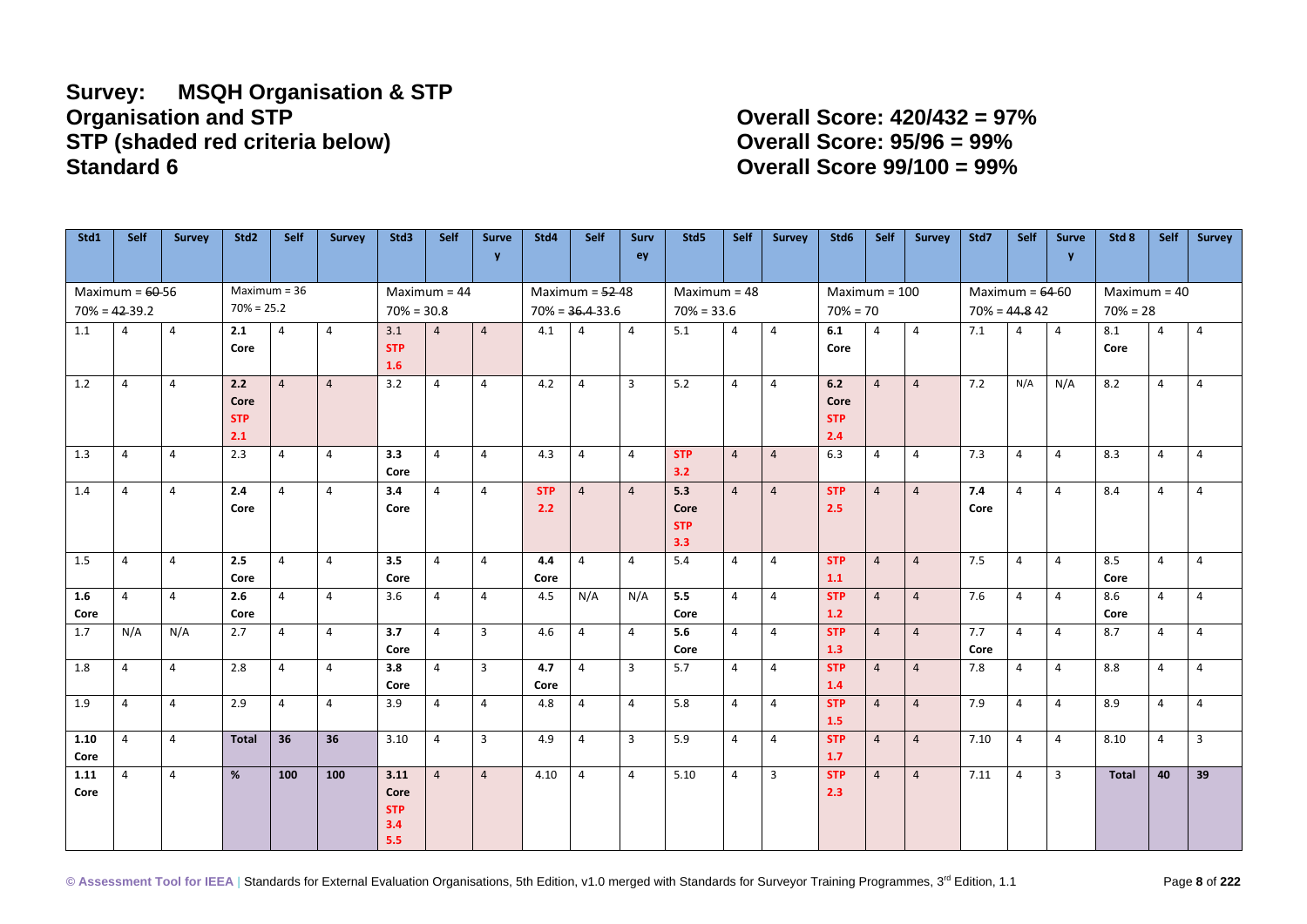| Std1                              | Self           | <b>Survey</b>                               | Std <sub>2</sub> | <b>Self</b>    | <b>Survey</b>                                                                      | Std3         | Self           | <b>Surve</b>      | Std4         | Self              | <b>Surv</b>    | Std5         | <b>Self</b>    | <b>Survey</b> | Std6              | <b>Self</b>    | <b>Survey</b>   | Std7         | Self              | <b>Surve</b>   | Std 8          | <b>Self</b> | <b>Survey</b> |
|-----------------------------------|----------------|---------------------------------------------|------------------|----------------|------------------------------------------------------------------------------------|--------------|----------------|-------------------|--------------|-------------------|----------------|--------------|----------------|---------------|-------------------|----------------|-----------------|--------------|-------------------|----------------|----------------|-------------|---------------|
|                                   |                |                                             |                  |                |                                                                                    |              |                | v                 |              |                   | ey             |              |                |               |                   |                |                 |              |                   |                |                |             |               |
|                                   |                |                                             |                  |                |                                                                                    |              |                |                   |              |                   |                |              |                |               |                   |                |                 |              |                   |                |                |             |               |
| Maximum = $60-56$                 |                |                                             |                  | Maximum = $36$ |                                                                                    |              | $Maximum = 44$ |                   |              | Maximum = $52-48$ |                |              | $Maximum = 48$ |               | $Maximum = 100$   |                |                 |              | Maximum = $64-60$ |                | $Maximum = 40$ |             |               |
| $70\% = 25.2$<br>$70\% = 42-39.2$ |                |                                             |                  | $70\% = 30.8$  |                                                                                    |              |                | $70\% = 36.433.6$ |              | $70\% = 33.6$     |                |              | $70\% = 70$    |               |                   |                | $70\% = 44.842$ |              | $70% = 28$        |                |                |             |               |
| 1.12                              | 4              | 4                                           |                  |                |                                                                                    | <b>Total</b> | 44             | 41                | 4.11         |                   | $\overline{4}$ | 5.11         | 4              | 4             | <b>STP</b>        | $\overline{4}$ | $\overline{4}$  | 7.12         | $\Delta$          | $\overline{4}$ | %              | 100         | 98            |
| Core                              |                |                                             |                  |                |                                                                                    |              |                |                   |              |                   |                |              |                |               | 3.1               |                |                 |              |                   |                |                |             |               |
| 1.13                              | 4              | $\overline{4}$                              |                  |                |                                                                                    | %            | 100            | 93                | 4.12         | 4                 | $\overline{4}$ | <b>Total</b> | 48             | 47            | 6.4<br><b>STP</b> | $\overline{a}$ | $\overline{4}$  | 7.13         | 4                 | $\overline{4}$ |                |             |               |
|                                   |                |                                             |                  |                |                                                                                    |              |                |                   |              |                   |                |              | 4.1            |               |                   |                |                 |              |                   |                |                |             |               |
| 1.14                              | $\overline{4}$ | $\overline{3}$                              |                  |                |                                                                                    |              |                |                   | <b>Total</b> | 48                | 45             | %            | 100            | 98            | <b>STP</b>        | $\overline{4}$ | $\overline{4}$  | 7.14         | $\overline{4}$    | $\overline{4}$ |                |             |               |
|                                   |                |                                             |                  |                |                                                                                    |              |                |                   |              |                   |                |              |                |               | 4.3               |                |                 |              |                   |                |                |             |               |
| 1.15                              | $\overline{4}$ | 3                                           |                  |                |                                                                                    |              |                |                   | %            | 100               | 94             |              |                |               | <b>STP</b>        | $\overline{4}$ | $\overline{3}$  | 7.15         | $\overline{4}$    | $\overline{4}$ |                |             |               |
|                                   |                |                                             |                  |                |                                                                                    |              |                |                   |              |                   |                |              |                |               | 4.4               |                |                 |              |                   |                |                |             |               |
| <b>Total</b>                      | 56             | 54                                          |                  |                |                                                                                    |              |                |                   |              |                   |                |              |                |               | <b>STP</b>        | $\overline{4}$ | $\overline{4}$  | 7.16         | $\overline{4}$    | $\overline{4}$ |                |             |               |
|                                   |                |                                             |                  |                |                                                                                    |              |                |                   |              |                   |                |              |                |               | 5.1               |                |                 |              |                   |                |                |             |               |
|                                   |                |                                             |                  |                |                                                                                    |              |                |                   |              |                   |                |              |                |               | 5.2               |                |                 |              |                   |                |                |             |               |
|                                   |                |                                             |                  |                |                                                                                    |              |                |                   |              |                   |                |              |                |               | 5.3               |                |                 |              |                   |                |                |             |               |
| %                                 | 100            | 96                                          |                  |                |                                                                                    |              |                |                   |              |                   |                |              |                |               | <b>STP</b><br>5.4 | $\overline{4}$ | $\overline{4}$  | <b>Total</b> | 60                | 59             |                |             |               |
|                                   |                |                                             |                  |                |                                                                                    |              |                |                   |              |                   |                |              |                |               | <b>STP</b>        | $\overline{4}$ | $\overline{4}$  | %            | 100               | 98             |                |             |               |
|                                   |                |                                             |                  |                |                                                                                    |              |                |                   |              |                   |                |              |                |               | 3.5               |                |                 |              |                   |                |                |             |               |
|                                   |                |                                             |                  |                | Please calculate the total for each Standards by highlighting '0' and selecting F9 |              |                |                   |              |                   |                |              |                |               | 6.5               | 4              | $\overline{4}$  |              |                   |                |                |             |               |
|                                   |                | Please highlight any ratings below 3 in red |                  |                |                                                                                    |              |                |                   |              |                   |                |              |                |               | 6.6               | $\overline{4}$ | 4               |              |                   |                |                |             |               |
|                                   |                |                                             |                  |                |                                                                                    |              |                |                   |              |                   |                |              |                |               |                   |                |                 |              |                   |                |                |             |               |
|                                   |                |                                             |                  |                | Note: If the requirements as noted in Section 5 of the Guidelines are met,         |              |                |                   |              |                   |                |              |                |               | 6.7               | $\overline{4}$ | $\overline{4}$  |              |                   |                |                |             |               |
|                                   |                |                                             |                  |                |                                                                                    |              |                |                   |              |                   |                |              |                |               | <b>STP</b>        |                |                 |              |                   |                |                |             |               |
|                                   |                |                                             |                  |                | the organisation will receive two awards, one for the organisation and one         |              |                |                   |              |                   |                |              |                |               | 4.2               |                |                 |              |                   |                |                |             |               |
|                                   |                |                                             |                  |                | for the surveyor training programme. Please note that for the surveyor             |              |                |                   |              |                   |                |              |                |               | 6.8               | $\overline{4}$ | $\overline{4}$  |              |                   |                |                |             |               |
|                                   |                |                                             |                  |                | training programme to be awarded, the overall compliance for the                   |              |                |                   |              |                   |                |              |                |               | Core              |                |                 |              |                   |                |                |             |               |
|                                   |                |                                             |                  |                |                                                                                    |              |                |                   |              |                   |                |              |                |               | 6.9               | $\overline{4}$ | $\overline{4}$  |              |                   |                |                |             |               |
|                                   |                |                                             |                  |                | surveyor training programme criteria (as denoted in red throughout the             |              |                |                   |              |                   |                |              |                |               | 6.10              | $\overline{4}$ | $\overline{4}$  |              |                   |                |                |             |               |
|                                   |                |                                             |                  |                | SAT and shaded in red here) and Standard 6 (Surveyor Management) must              |              |                |                   |              |                   |                |              |                |               | 6.11S             | $\overline{4}$ | $\overline{4}$  |              |                   |                |                |             |               |
|                                   |                |                                             |                  |                | achieve a 70% compliance rate against the maximum score. There should              |              |                |                   |              |                   |                |              |                |               | <b>TP</b>         |                |                 |              |                   |                |                |             |               |
|                                   |                |                                             |                  |                |                                                                                    |              |                |                   |              |                   |                |              |                |               | 4.5<br>4.6        |                |                 |              |                   |                |                |             |               |
|                                   |                |                                             |                  |                | be no more than two criteria rated as 2 or lower within Standard 6.                |              |                |                   |              |                   |                |              |                |               | Total             | 100            | 99              |              |                   |                |                |             |               |
|                                   |                |                                             |                  |                |                                                                                    |              |                |                   |              |                   |                |              |                |               |                   |                |                 |              |                   |                |                |             |               |
|                                   |                |                                             |                  |                |                                                                                    |              |                |                   |              |                   |                |              |                |               | %                 | 100            | 99              |              |                   |                |                |             |               |
|                                   |                |                                             |                  |                |                                                                                    |              |                |                   |              |                   |                |              |                |               |                   |                |                 |              |                   |                |                |             |               |
|                                   |                |                                             |                  |                |                                                                                    |              |                |                   |              |                   |                |              |                |               |                   |                |                 |              |                   |                |                |             |               |